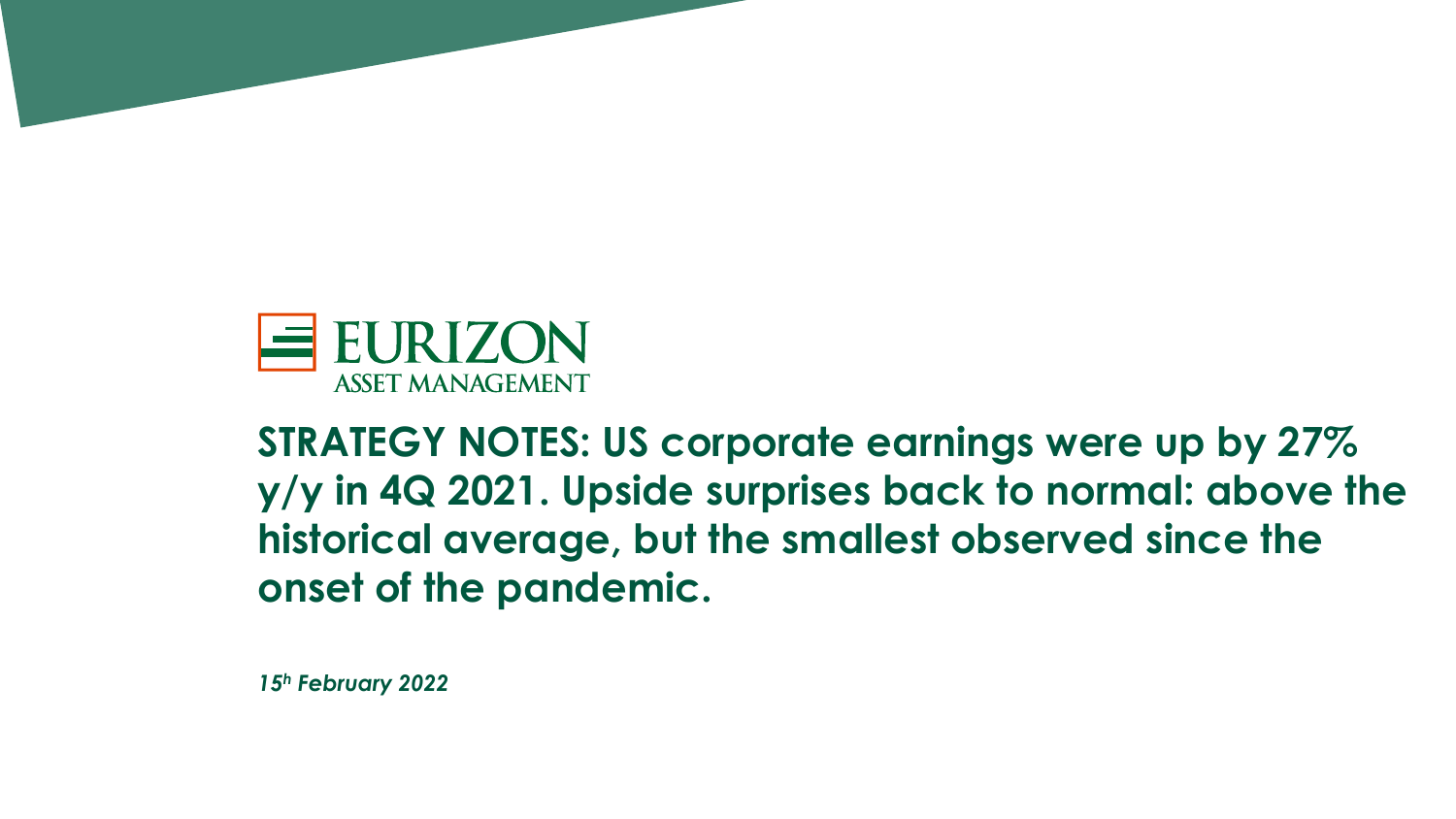**The 4Q 2021 earnings reporting is close to completion in the US, and mid-way through in Europe. Earnings were higher by 27% and 44% respectively in the USA and in Europe. Upside surprises were still above the historical average but fell well short of the exceptional rates observed over the five quarters that followed the pandemic-induced crash (1Q 2020), to which analysts responded with strong upside earnings revisions. In the US, the normalisation of the size of upside surprises was followed by the typical (albeit limited) downside revision of forecasts for the following quarter.**



**1**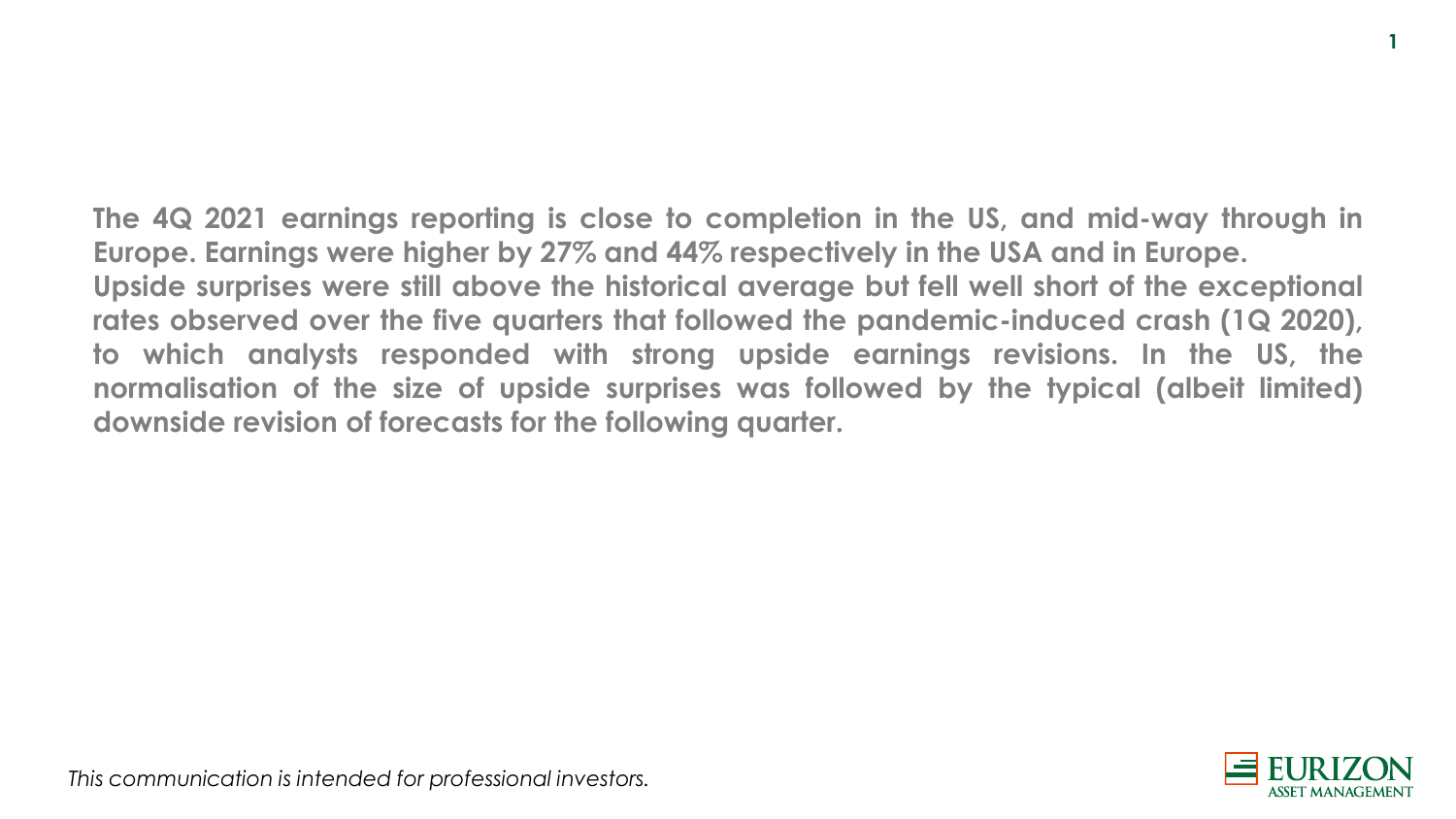# **4Q 2021 CORPORATE EARNINGS**

The earnings reporting season is close to its completion in the USA, and mid-way through in Europe. **Earnings are still recovering, albeit at a progressively more normal pace after the acceleration seen in the opening half of 2021.**

At the start of the reporting season, analysts were forecasting 21% y/y earnings growth for US companies, as opposed to negative quarterly growth (-4%).

**Earnings were up by 27% and, most importantly, growth was positive in quarterly terms,** consistent with a strengthening of the macro picture in the closing quarter of last year.

Upside surprises (6%) beat the historical average (del 5%), but fell short of the exceptional rates (14-20%) observed over the five quarters that followed the pandemic-induced crash (post-1Q 2020). The top performers belong to the industrials and basic materials sectors, whereas cyclical sectors reported stronger results than defensive ones overall.

**Seventy-six per cent of US companies beat**. Positive earnings surprises were driven by the technology and pharmaceutical sectors.

**In Europe, the earnings reporting season is proving more favourable than in the United States**. In year-on-year terms, earnings growth amounted to 44% y/y. The share of companies that beat earnings expectations (67%) was larger than in the previous quarter, and most importantly, the percentage of businesses that beat revenues forecast was higher than in the previous reporting seasons. As a result, forecasts are being revised upwards.

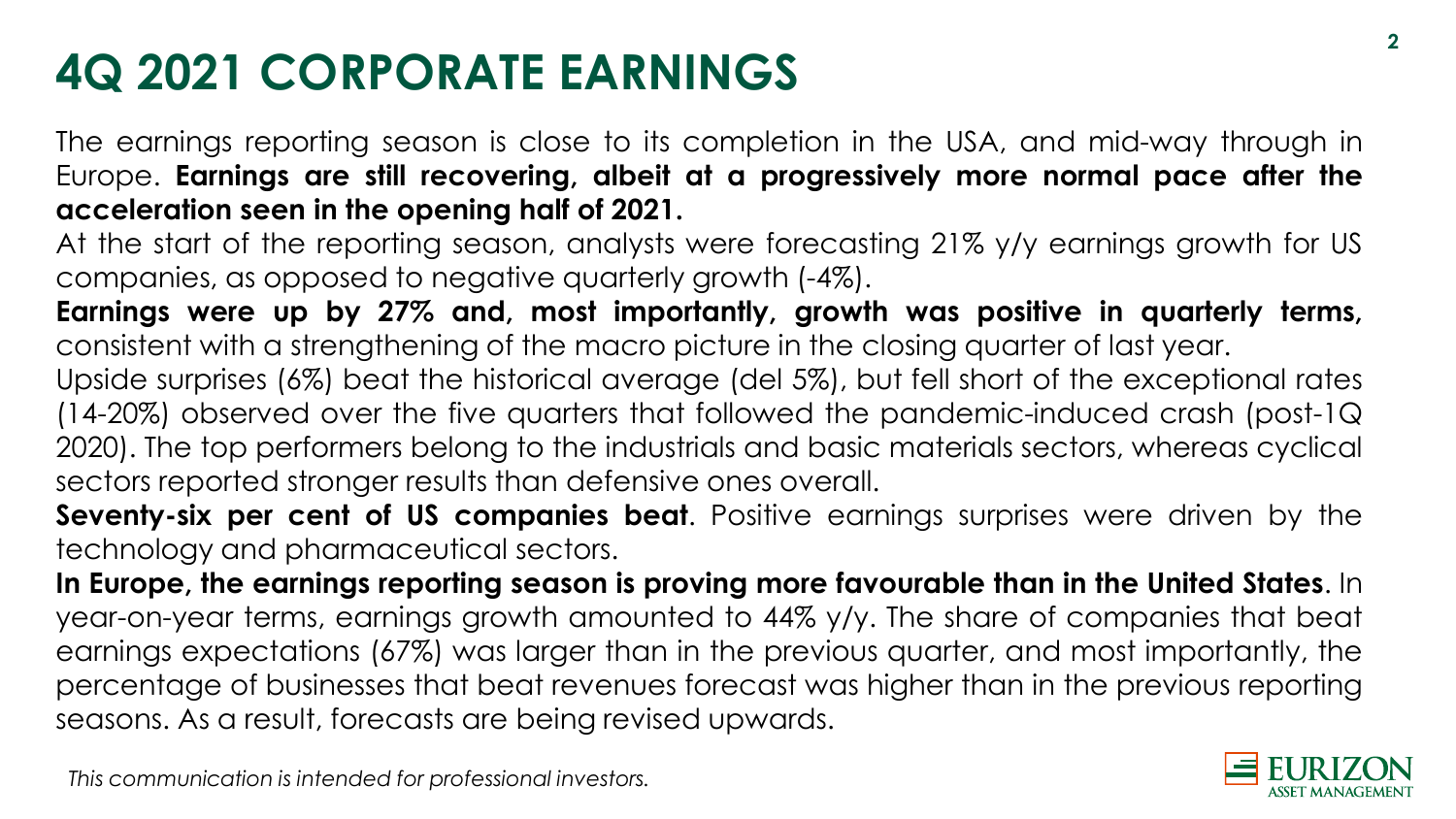#### **4Q 2021 CORPORATE EARNINGS**

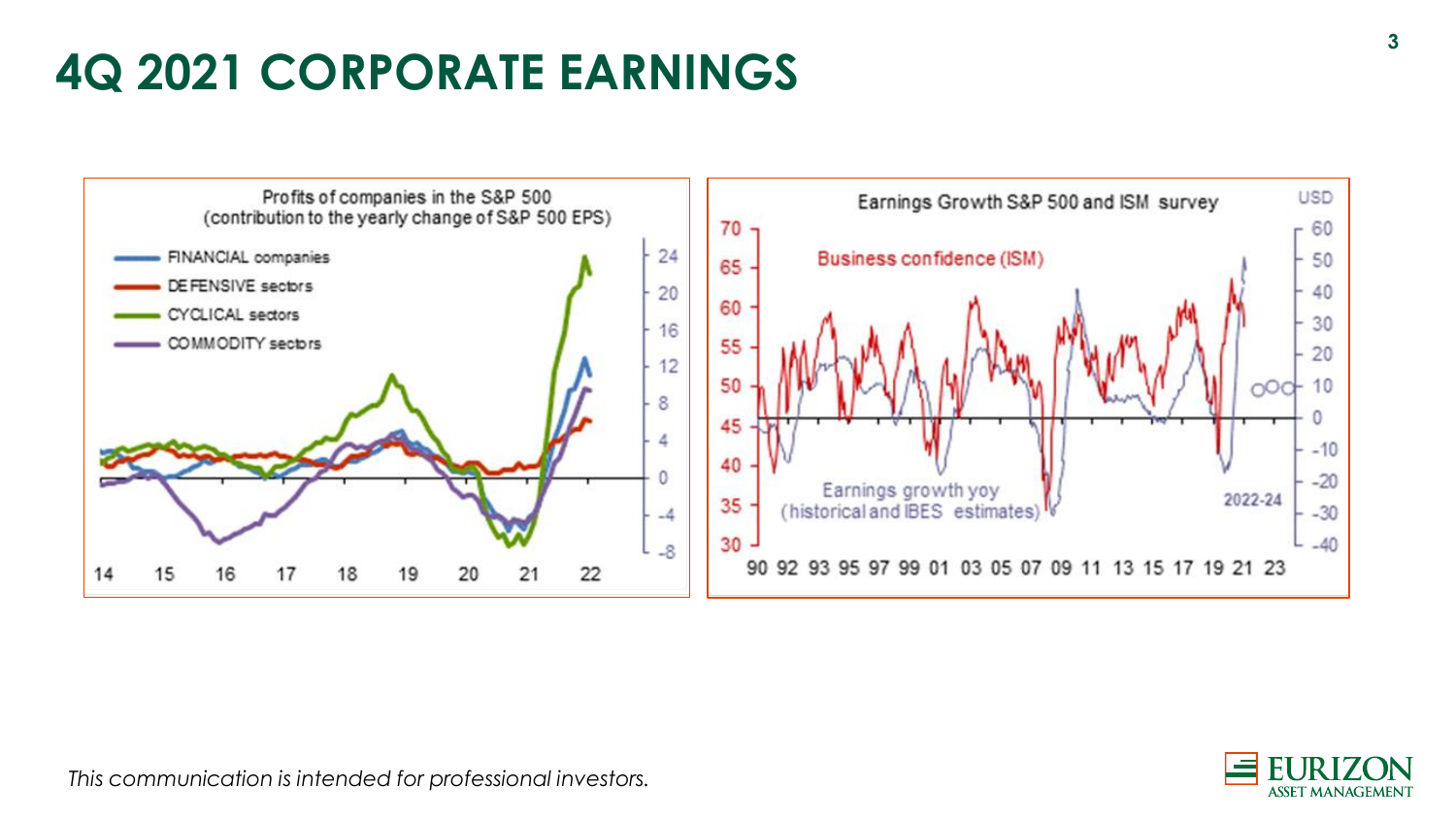#### **GUIDANCE, REVISIONS AND PROFIT MARGINS**

**In the United States, 4Q 2021 marked the end of the string of exceptionally stronger than forecast corporate results, and of the resulting rush by analysts to revise earnings forecasts upwards.**

Furthermore, **the guidance provided by US corporates on 1Q were more cautious than in the past**. **Companies are signalling increasing concerns over higher labour costs**. Their negative impact on earnings growth was mentioned more frequently by businesses than other headwinds, such as bottlenecks in the production and distribution chains, commodity price increases, or the Omicron effect.

To date, **profit margins have proven resilient, thanks to the positive trend of revenues** (at 16% in the US, vs. 12% forecast at the start of the reporting season): at 12%, profit margins remain higher than the already elevated values recorded in the pre-Covid period. However, margins dropped from the peak hit in 2Q. **Higher labour costs and the normalisation of the recovery are stepping up pressures on margins.**

In this context, **analysts returned to the more cautious stances** that were typical in the prepandemic period. Forecasts for 2022 as a whole remained unchanged, as a opposed to a slight downside revision of estimates for 1Q 2022.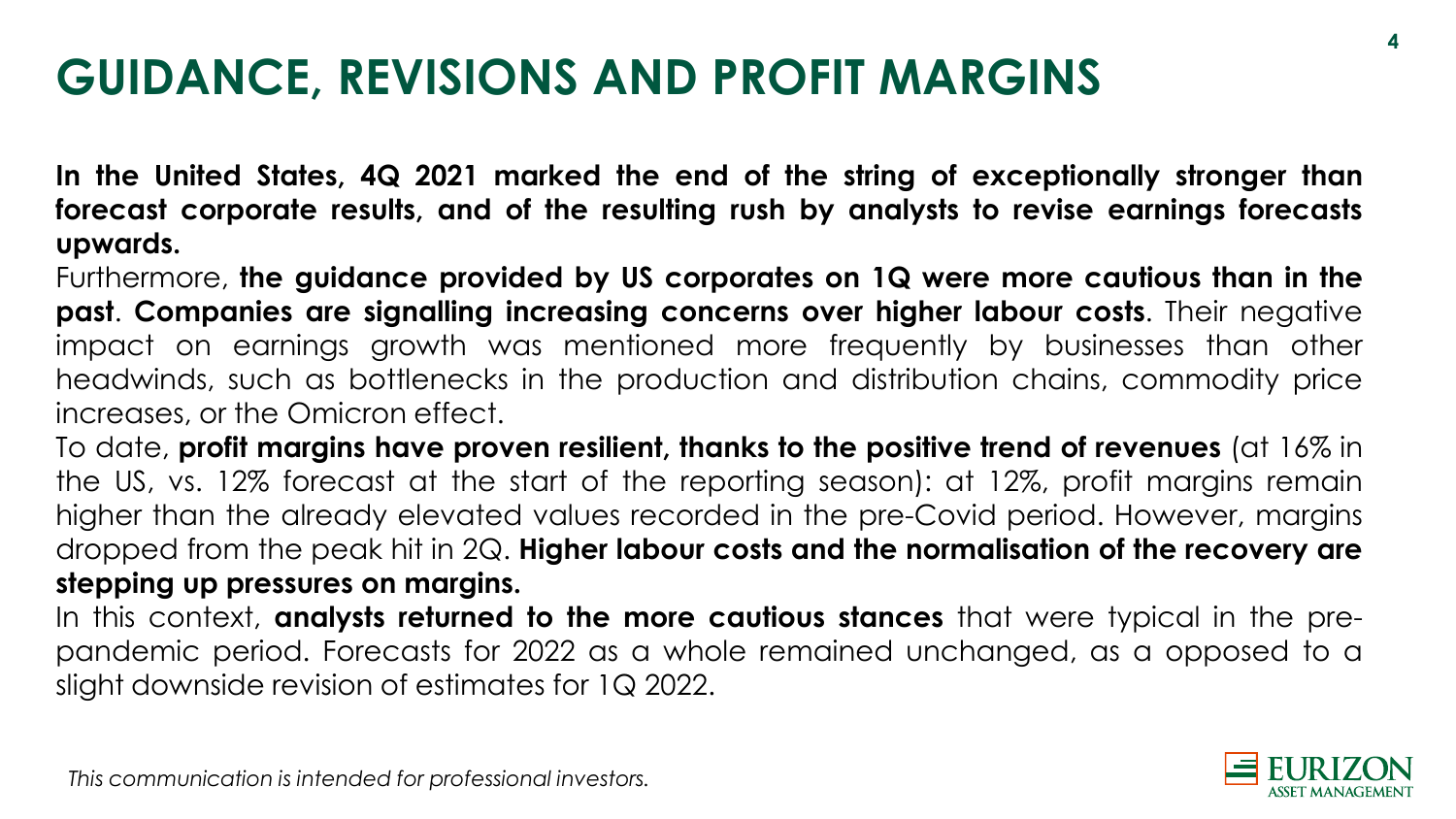# **GUIDANCE, REVISIONS AND PROFIT MARGINS**



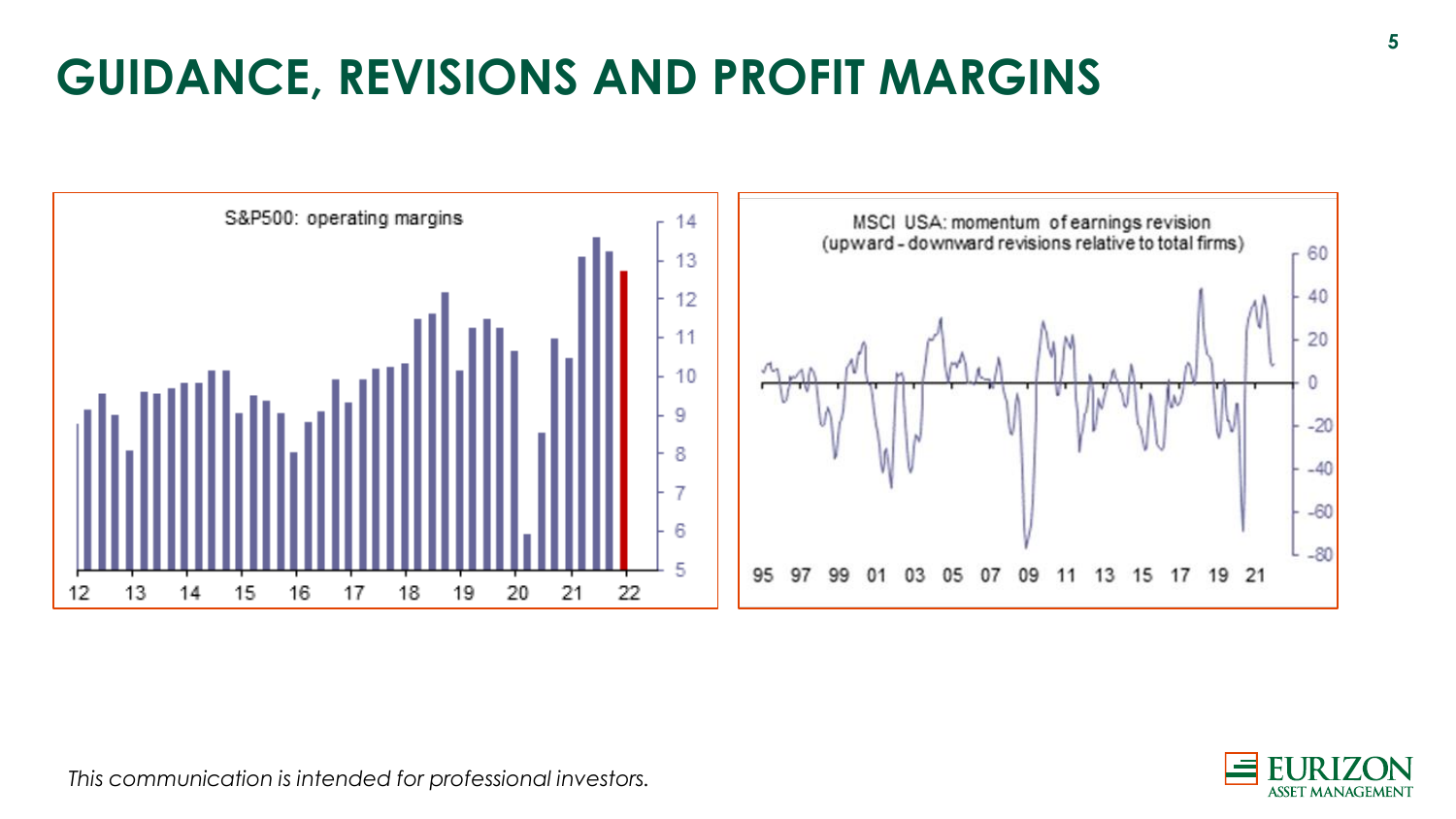# **MARKET PERFORMANCES DURING THE REPORTING SEASON**

The markets were very volatile in the opening month and an half of the year. The **decline in stock indices and the increase of bond yields** were triggered by the Fed signalling its intention to swiftly remove monetary stimulus, in order to contain inflationary pressures.

The rapid response of US yields affected the US stock market most, and in particular growth sectors (technology at the fore), highly sensitive to the movement of real rates. Contagion spread form the US stock index to the other markets, that nonetheless incurred smaller losses (Eurostoxx -3.7%, Topix -1.5%), whereas the emerging markets proved more resilient, although they had lagged behind heavily in 2021.

**The reporting season did not help support performances:** the market was strict in punishing names that posted weaker than expected results (Netflix, Facebook, Paypal), whereas stronger performances were acknowledged more cautiously than in the previous seasons.

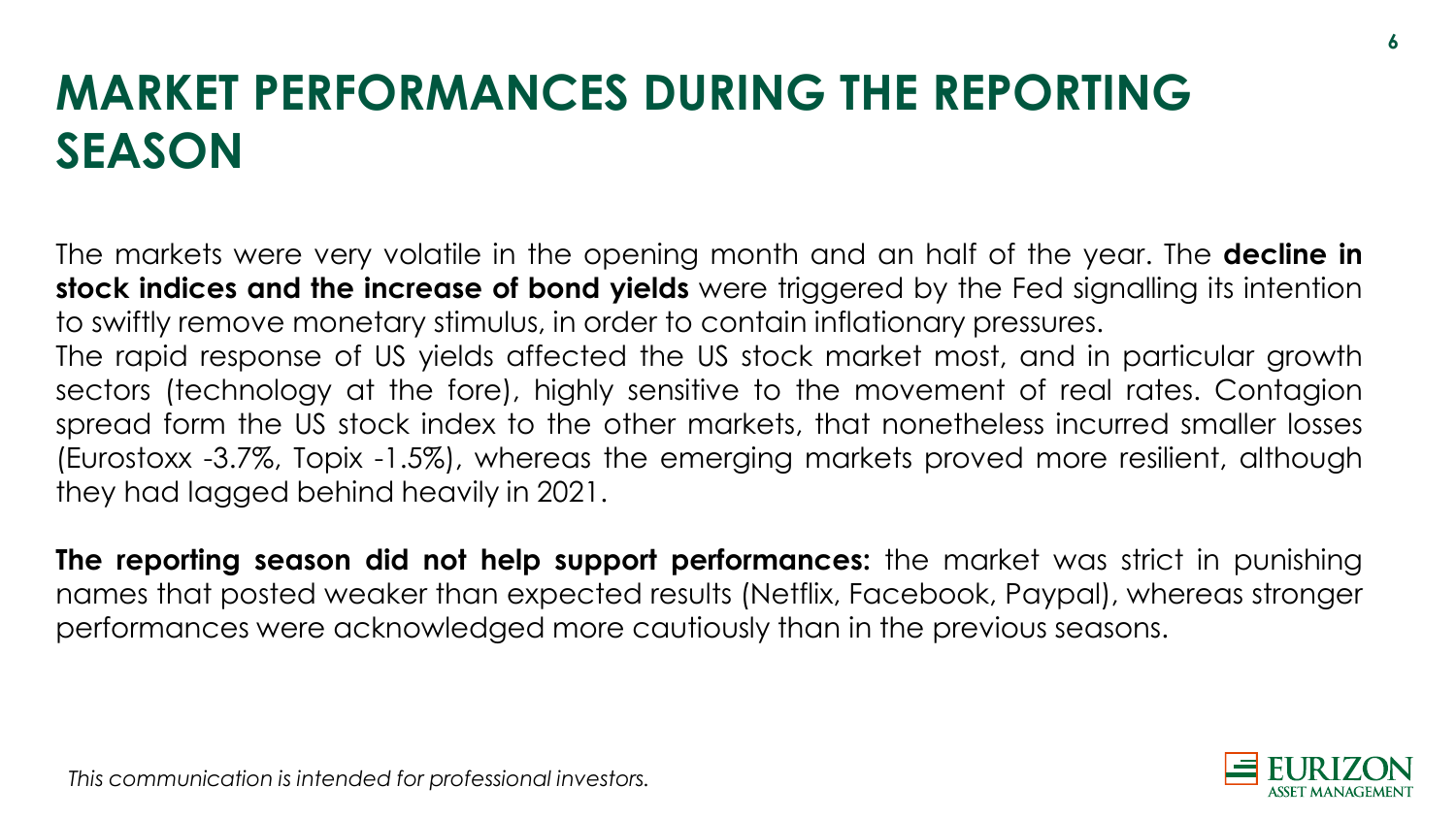## **MARKET PERFORMANCES DURING THE REPORTING SEASON**



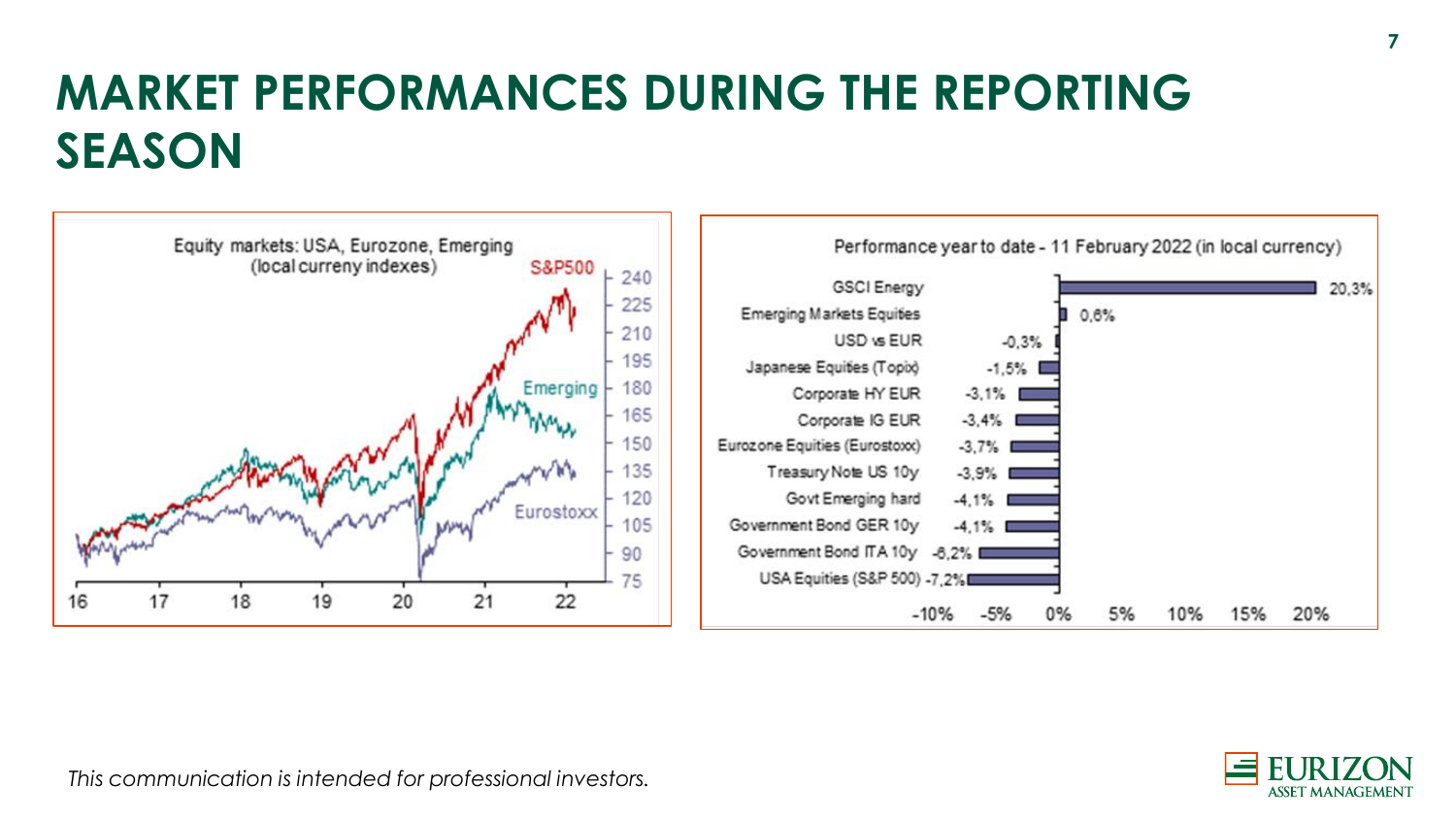# **VALUATIONS AND FUTURE EARNINGS OUTLOOK**

The decline of stock indices at the beginning of the year, in a context of positive (albeit modest) earnings growth, pushed down valuations in absolute terms (price/earnings ratio). Therefore, **the "yield" of corporate earnings compared to bond yields rose back above the 15 year average.**

**More appealing valuations are a necessary condition to support stock market growth, although not sufficient alone. Earnings growth will be essential**. The outlook remains favourable for the stock markets, although forecast return is lower than in 2021, whereas volatility could stay high for some time due to the removal of monetary stimulus.

**In 2022, analysts expect solid earnings growth, but back in line with the long-term average (8%-10%), after flaring up 2021**. This seems consistent with slower economic growth in 2022 compared to the acceleration of 2021, boosted by reopenings, and marks another step in the return to "normality".

Slightly stronger earnings growth than seen this year is forecast in 2023.

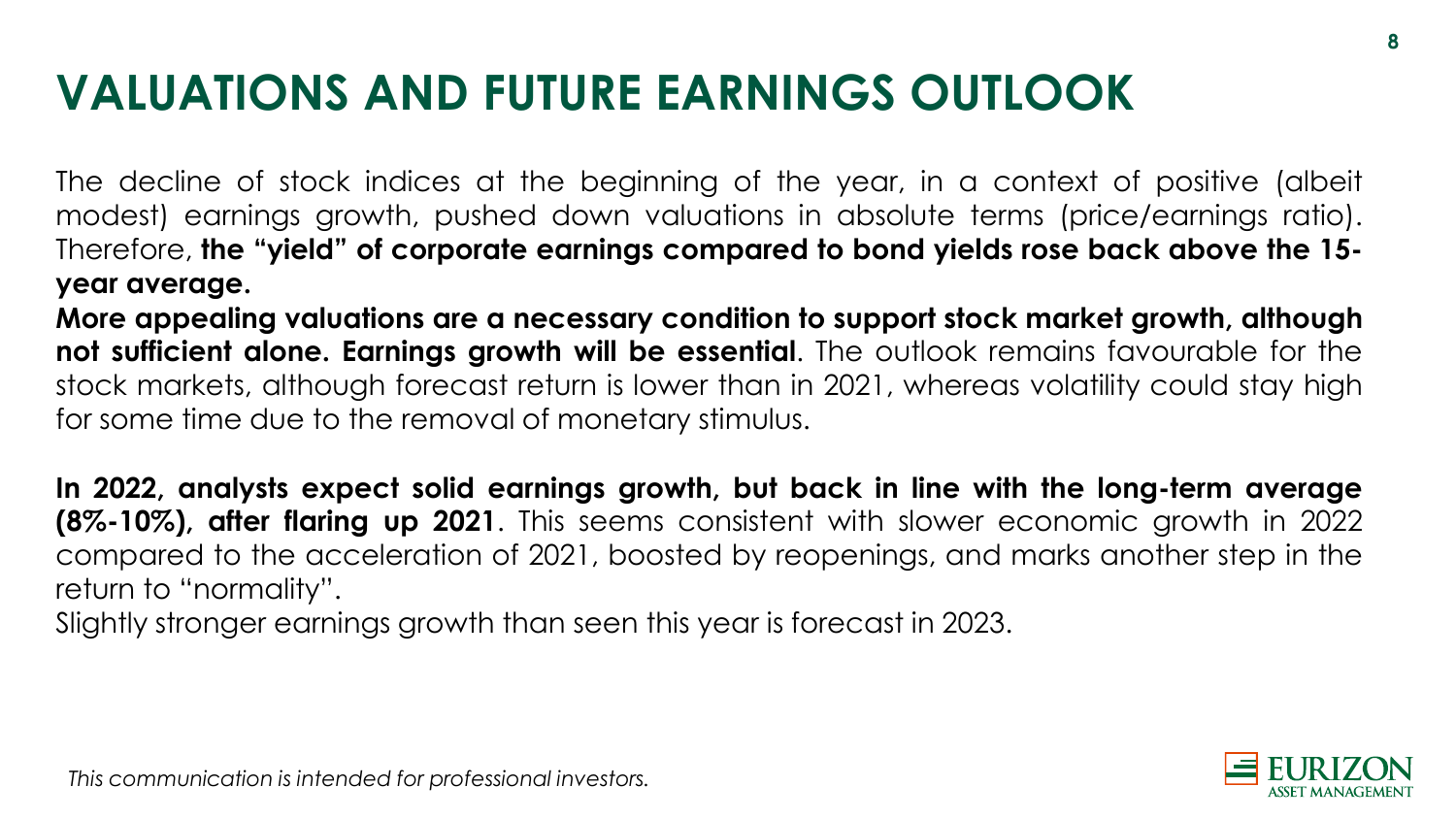# **VALUATIONS AND FUTURE EARNINGS OUTLOOK**